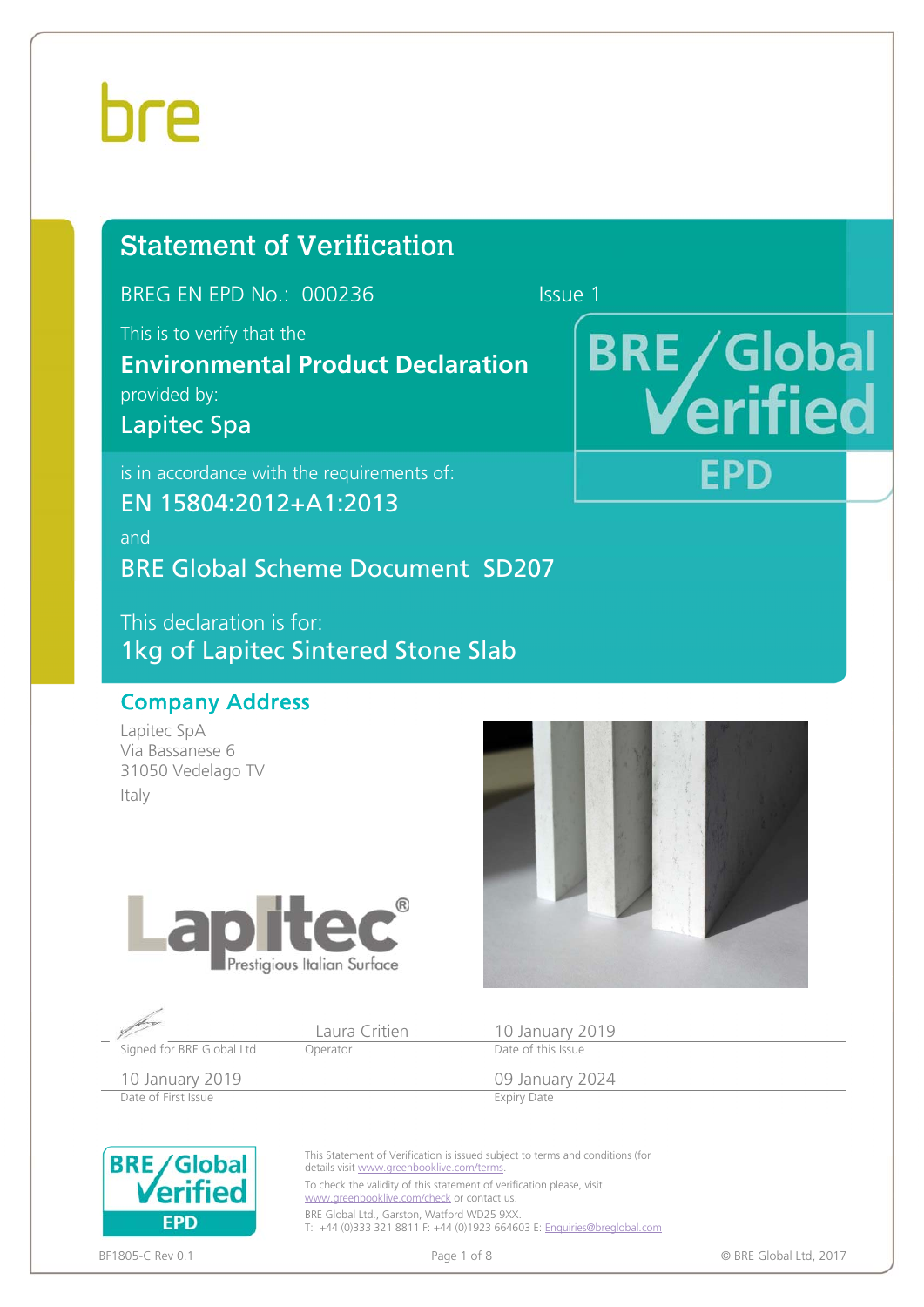# bre

### Environmental Product Declaration

#### **EPD Number:** 000236

#### **General Information**

| <b>EPD Programme Operator</b>                                                                                                                                                                                                   | <b>Applicable Product Category Rules</b>                                                                                                                      |  |  |  |  |
|---------------------------------------------------------------------------------------------------------------------------------------------------------------------------------------------------------------------------------|---------------------------------------------------------------------------------------------------------------------------------------------------------------|--|--|--|--|
| <b>BRE Global</b><br>Watford, Herts<br>WD25 9XX<br>United Kingdom                                                                                                                                                               | BRE Environmental Profiles 2013 Product Category Rules<br>for Type III environmental product declaration of construction<br>products to EN 15804:2012+A1:2013 |  |  |  |  |
| <b>Commissioner of LCA study</b>                                                                                                                                                                                                | <b>LCA consultant/Tool</b>                                                                                                                                    |  |  |  |  |
| Lapitec SpA<br>Via Bassanese 6<br>31050 Vedelago TV<br>Italy                                                                                                                                                                    | Fei Zhang                                                                                                                                                     |  |  |  |  |
| <b>Declared/Functional Unit</b>                                                                                                                                                                                                 | <b>Applicability/Coverage</b>                                                                                                                                 |  |  |  |  |
| 1 kg of Lapitec sintered stone slab                                                                                                                                                                                             | Manufacturer product specific                                                                                                                                 |  |  |  |  |
| <b>EPD Type</b>                                                                                                                                                                                                                 | <b>Background database</b>                                                                                                                                    |  |  |  |  |
| Cradle to Gate                                                                                                                                                                                                                  | ecoinvent v3.2                                                                                                                                                |  |  |  |  |
|                                                                                                                                                                                                                                 | <b>Demonstration of Verification</b>                                                                                                                          |  |  |  |  |
|                                                                                                                                                                                                                                 | CEN standard EN 15804 serves as the core PCR a                                                                                                                |  |  |  |  |
| $\Box$ Internal                                                                                                                                                                                                                 | Independent verification of the declaration and data according to EN ISO 14025:2010<br>⊠ External                                                             |  |  |  |  |
|                                                                                                                                                                                                                                 | (Where appropriate b) Third party verifier:<br>Nigel Jones                                                                                                    |  |  |  |  |
| a: Product category rules                                                                                                                                                                                                       | b: Optional for business-to-business communication; mandatory for business-to-consumer communication (see EN ISO 14025:2010, 9.4)                             |  |  |  |  |
|                                                                                                                                                                                                                                 | <b>Comparability</b>                                                                                                                                          |  |  |  |  |
| Environmental product declarations from different programmes may not be comparable if not compliant with<br>EN 15804:2012+A1:2013. Comparability is further dependent on the specific product category rules, system boundaries |                                                                                                                                                               |  |  |  |  |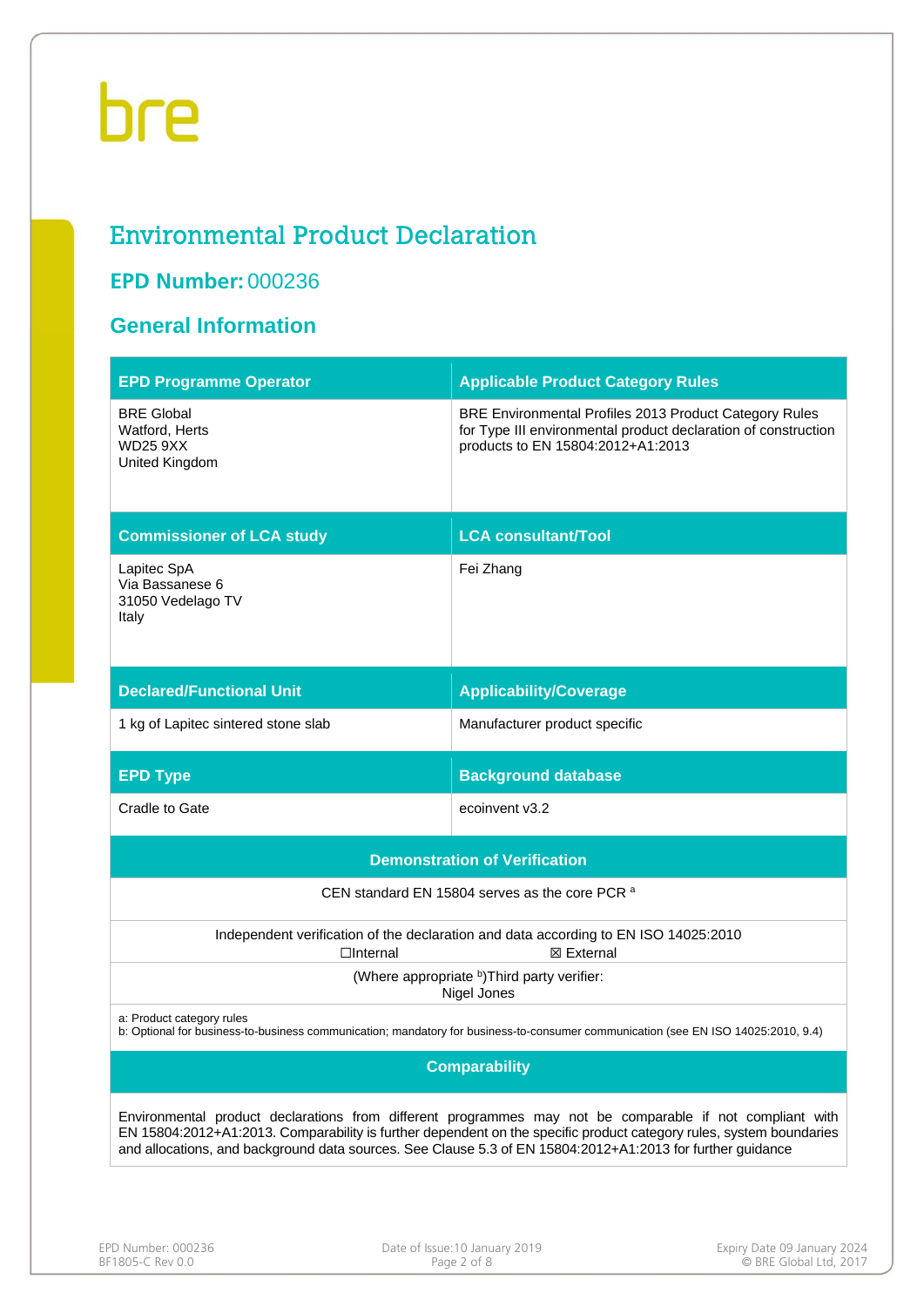#### **Information modules covered**

|                                  |           |                |                        |                                  |                                                                     | Use stage   |           |                          |               |                              |                          |                              |                |                     |                | <b>Benefits and</b><br>loads beyond                    |
|----------------------------------|-----------|----------------|------------------------|----------------------------------|---------------------------------------------------------------------|-------------|-----------|--------------------------|---------------|------------------------------|--------------------------|------------------------------|----------------|---------------------|----------------|--------------------------------------------------------|
| Product                          |           |                | Construction           |                                  | <b>Related to</b><br>Related to the building fabric<br>the building |             |           | End-of-life              |               |                              |                          | the system<br>boundary       |                |                     |                |                                                        |
| A <sub>1</sub>                   | A2        | A <sub>3</sub> | A <sub>4</sub>         | A <sub>5</sub>                   | <b>B1</b>                                                           | <b>B2</b>   | <b>B3</b> | <b>B4</b>                | <b>B5</b>     | <b>B6</b>                    | <b>B7</b>                | C <sub>1</sub>               | C <sub>2</sub> | C <sub>3</sub>      | C <sub>4</sub> | D                                                      |
| <b>Addns</b><br>materials<br>Raw | Transport | Manufacturing  | site<br>5<br>Transport | onstruction<br>Installation<br>Ö | 8<br>⊃                                                              | Maintenance | Repair    | Replacement              | Refurbishment | energy<br>Operational<br>use | Operational water<br>use | Deconstruction<br>demolition | Transport      | processing<br>Waste | Disposal       | Recycling<br>Recovery<br>potential<br>Reuse,<br>and/or |
| ☑                                | ☑         | ☑              | $\Box$                 | □                                | コ                                                                   | $\Box$      | $\Box$    | $\overline{\phantom{a}}$ | $\Box$        | $\Box$                       | Е                        | ⊏                            | С              | ⊏                   | $\Box$         | П                                                      |

Note: Ticks indicate the Information Modules declared.

#### **Manufacturing site(s)**

| Lapitec SpA       |
|-------------------|
| Via Bassanese 6   |
| 31050 Vedelago TV |
| Italv             |

Click here to enter address.

### **Construction Product**

#### **Product Description**

Lapitec is a non-porous sintered stone slab made with a range of surface textures, in three thicknesses of 12 mm, 20 mm, and 30 mm. Its uses in construction and interior design, as both internal and external cladding, paving and flooring, as well having uses as worktop surfaces and in swimming pools.

#### **Technical Information**

Characteristics of the Lapitec sintered stone slabs covered in this LCA can be seen in the table below. Further technical characteristics of the Lapitec sintered stone slabs can be found in the product specification datasheet (https://www.lapitec.com/download/Certificates).

| <b>Property</b>                                        | <b>Value, Unit</b>                                                       |
|--------------------------------------------------------|--------------------------------------------------------------------------|
| Standard dimensions (length x breadth), EN 14617-16    | 3365 mm x 1500 mm                                                        |
| Thicknesses, EN 14617-16                               | 12 mm, 20 mm, 30 mm                                                      |
| Density, EN 14617-1                                    | 2400 kg/m <sup>3</sup>                                                   |
| Mass per $m2$ (for 12 mm, 20 mm and 30 mm thicknesses) | 28.8 kg/m <sup>2</sup> , 48.0 kg/m <sup>2</sup> , 72.0 kg/m <sup>2</sup> |
| Flexural strength, EN 14617-2                          | 54.8 $N/mm^2$                                                            |
| Compressive strength, ASTM C170                        | 483 $N/mm2$                                                              |

#### **Main Product Contents**

Composition of the Lapitec sintered stone slabs in terms of solid input content prior to firing can be seen in the table below.

| EPD Number: 000236 | Date of Issue: 10 January 2019 | Expiry Date 09 January 2024 |
|--------------------|--------------------------------|-----------------------------|
| BF1805-C Rev 0.0   | Page 3 of 8                    | © BRE Global Ltd. 2017      |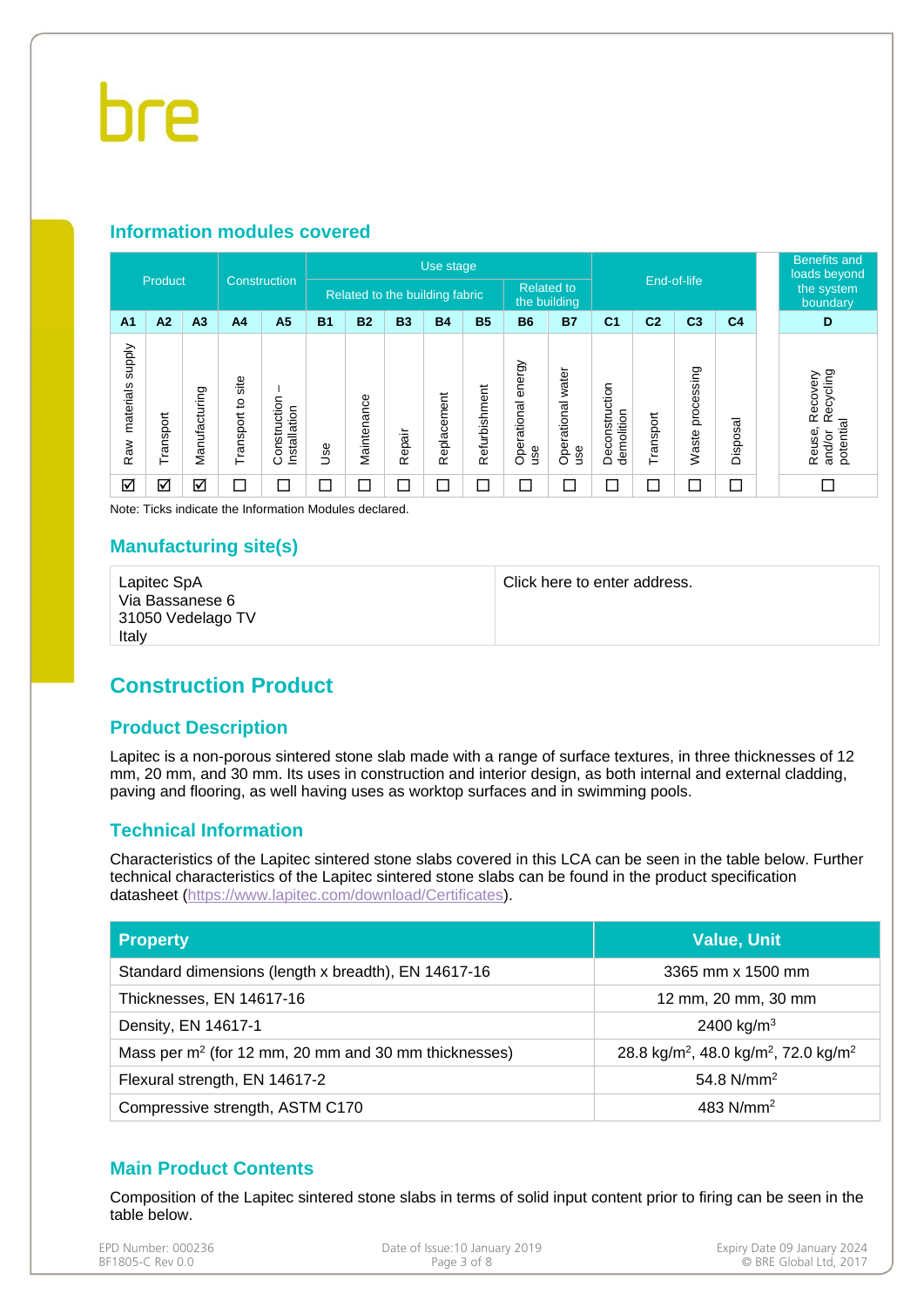| <b>Material/Chemical Input</b>        | % mass |
|---------------------------------------|--------|
| <b>Minerals</b>                       | 84     |
| Frit                                  | 11     |
| Silica solids (from colloidal silica) |        |
| Iron oxide                            |        |

#### **Manufacturing Process**

Once received and tested, raw materials are ground to a fine powder. When required, the ground raw materials are taken from silos in measured quantities to be mixed. Water is added to the powdered raw materials and a homogenous mixture created. The mixture is pressed into slab shapes and slabs are dried at 200°C prior to entry in the kiln where they are sintered at temperatures up to 1190°C. After cooling, slabs are then polished or textured (depending on the required aesthetics of the final product) and are packaged for dispatch or storage.

#### **Process flow diagram**



### **Life Cycle Assessment Calculation Rules**

#### **Declared / Functional unit description**

The declared unit of the Lapitec sintered stone slabs is 1 kg. The weight per  $m<sup>2</sup>$  of each slab thickness have been given which the user can apply to obtain results for  $1m<sup>2</sup>$  of slab at each of the three manufactured thicknesses.

| EPD Number: 000236<br>Date of Issue: 10 January 2019<br>BF1805-C Rev 0.0<br>Page 4 of 8 | Expiry Date 09 January 2024<br>© BRE Global Ltd. 2017 |
|-----------------------------------------------------------------------------------------|-------------------------------------------------------|
|                                                                                         |                                                       |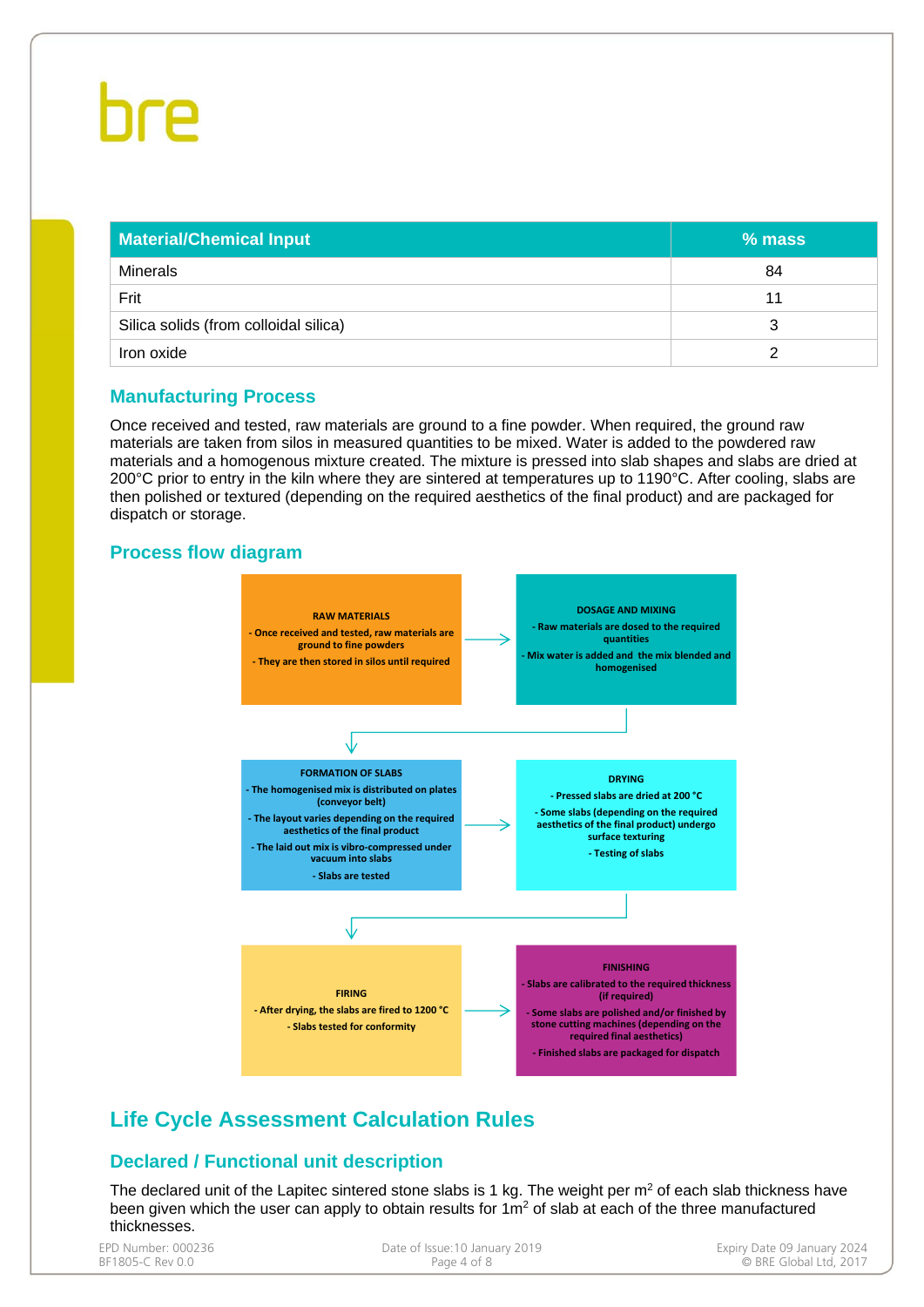#### **System boundary**

The system boundary of the EPD is according to the modular approach as defined in EN 15804. This cradleto-gate EPD includes the product life cycle stages of A1 to A3.

The product stage covered by these modules, includes the provision of all materials, products and energy, as well as waste processing up to the end-of-waste state (i.e. no longer considered a waste material) or disposal of final residues during the product stage.

Upstream processes relating to resource extraction e.g. extraction of clay are included in the system. All energy used in factories and factory support offices is included but energy used in head offices and sales offices etc. are excluded. Maintenance of equipment is also not included.

#### **Data sources, quality and allocation**

The LCA study was carried out using SimaPro v8 software. Manufacturer specific primary data was collected and provided by Lapitec for the Vedelago manufacturing site in Italy, for the 12 months of 2017.

Only sintered stone slabs are made at Lapitec so no allocation of site data was required. An uplift of raw materials was applied to account for production waste.

Secondary data for upstream and downstream processes are provided by the use of ecoinvent v3.2 LCI datasets. Where no exact match datasets were available to represent some raw materials, other ecoinvent v3.2 proxy datasets were used, based on

#### **Cut-off criteria**

No inputs or outputs have been excluded. The inventory process in this LCA includes all data related to raw material and packaging of the products, as well as the associated transport of such materials to the manufacturing site. Energy and water use, direct production waste, non-production waste and wastewater to sewer are included.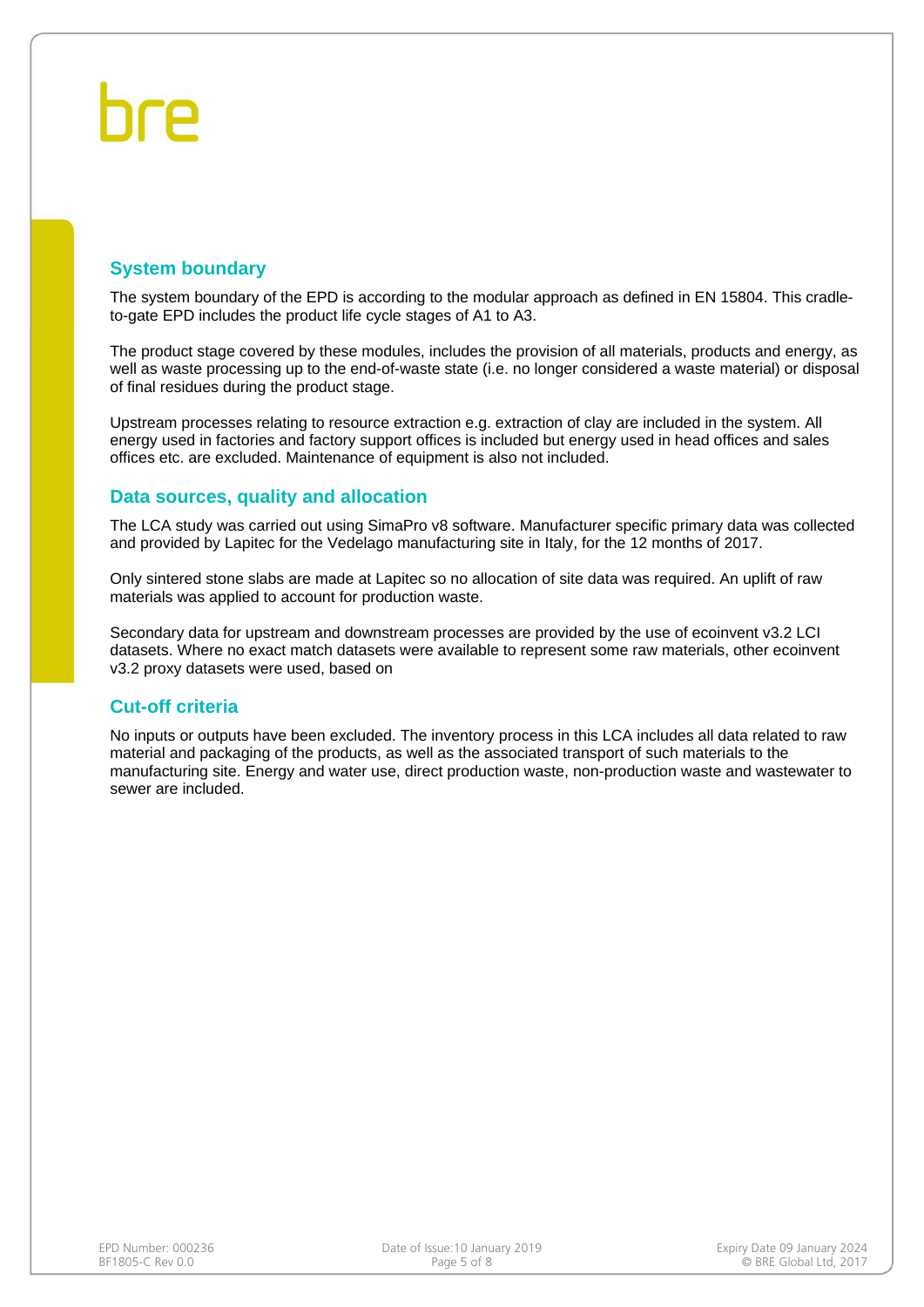## bre

#### **LCA Results**

The tables below show the characterised results for the production stage  $(A1 - A3)$  of 1kg of Lapitec sintered stone slab. To obtain results per m<sup>2</sup> of Lapitec sintered stone slabs of 12 mm, 20 mm and 30 mm thicknesses, multiply by their weights per  $m^2$ , of 28.8 kg, 48.0 kg and 72.0 kg, respectively.

(MND = module not declared; MNR = module not relevant; INA = indicator not assessed; AGG = aggregated)

#### **Parameters describing environmental impacts**

|               |                             |                | <b>GWP</b>                   | <b>ODP</b>          | AP                             | EP                                           | <b>POCP</b>             | <b>ADPE</b>     | <b>ADPF</b>                    |
|---------------|-----------------------------|----------------|------------------------------|---------------------|--------------------------------|----------------------------------------------|-------------------------|-----------------|--------------------------------|
|               |                             |                | kg CO <sub>2</sub><br>equiv. | ka CFC 11<br>equiv. | $kq$ SO <sub>2</sub><br>equiv. | kq (PO <sub>4</sub> ) <sup>3</sup><br>equiv. | $kq$ $C_2H_4$<br>equiv. | kg Sb<br>equiv. | MJ, net<br>calorific<br>value. |
| Product stage | Raw material<br>supply      | A <sub>1</sub> | <b>AGG</b>                   | AGG                 | AGG                            | <b>AGG</b>                                   | AGG                     | AGG             | AGG                            |
|               | Transport                   | A2             | <b>AGG</b>                   | AGG                 | AGG                            | AGG                                          | AGG                     | <b>AGG</b>      | AGG                            |
|               | Manufacturing               | A3             | AGG                          | AGG                 | AGG                            | AGG                                          | AGG                     | AGG             | AGG                            |
|               | Total (of product<br>stage) | $A1-3$         | 1.63                         | 2.24E-07            | 0.007955                       | 0.00193                                      | 0.000770                | 5.24E-06        | 25.4                           |

GWP = Global Warming Potential;

ODP = Ozone Depletion Potential;

AP = Acidification Potential for Soil and Water;

EP = Eutrophication Potential;

POCP = Formation potential of tropospheric Ozone; ADPE = Abiotic Depletion Potential – Elements; ADPF = Abiotic Depletion Potential – Fossil Fuels;

| Parameters describing resource use, primary energy |                             |                |             |             |             |              |              |              |  |  |
|----------------------------------------------------|-----------------------------|----------------|-------------|-------------|-------------|--------------|--------------|--------------|--|--|
|                                                    |                             |                | <b>PERE</b> | <b>PERM</b> | <b>PERT</b> | <b>PENRE</b> | <b>PENRM</b> | <b>PENRT</b> |  |  |
|                                                    |                             |                | <b>MJ</b>   | <b>MJ</b>   | <b>MJ</b>   | <b>MJ</b>    | <b>MJ</b>    | <b>MJ</b>    |  |  |
| Product stage                                      | Raw material<br>supply      | A <sub>1</sub> | AGG         | <b>AGG</b>  | AGG         | <b>AGG</b>   | AGG          | <b>AGG</b>   |  |  |
|                                                    | Transport                   | A2             | <b>AGG</b>  | <b>AGG</b>  | <b>AGG</b>  | <b>AGG</b>   | AGG          | <b>AGG</b>   |  |  |
|                                                    | Manufacturing               | A3             | <b>AGG</b>  | <b>AGG</b>  | <b>AGG</b>  | <b>AGG</b>   | AGG          | <b>AGG</b>   |  |  |
|                                                    | Total (of product<br>stage) | $A1-3$         | 3.72        | 5.58E-06    | 3.72        | 27.6         | 0            | 27.6         |  |  |

PERE = Use of renewable primary energy excluding renewable primary energy used as raw materials;

PERM = Use of renewable primary energy resources used as raw materials;

PERT = Total use of renewable primary energy resources;

PENRE = Use of non-renewable primary energy excluding nonrenewable primary energy resources used as raw materials; PENRM = Use of non-renewable primary energy resources used as raw materials;

PENRT = Total use of non-renewable primary energy resource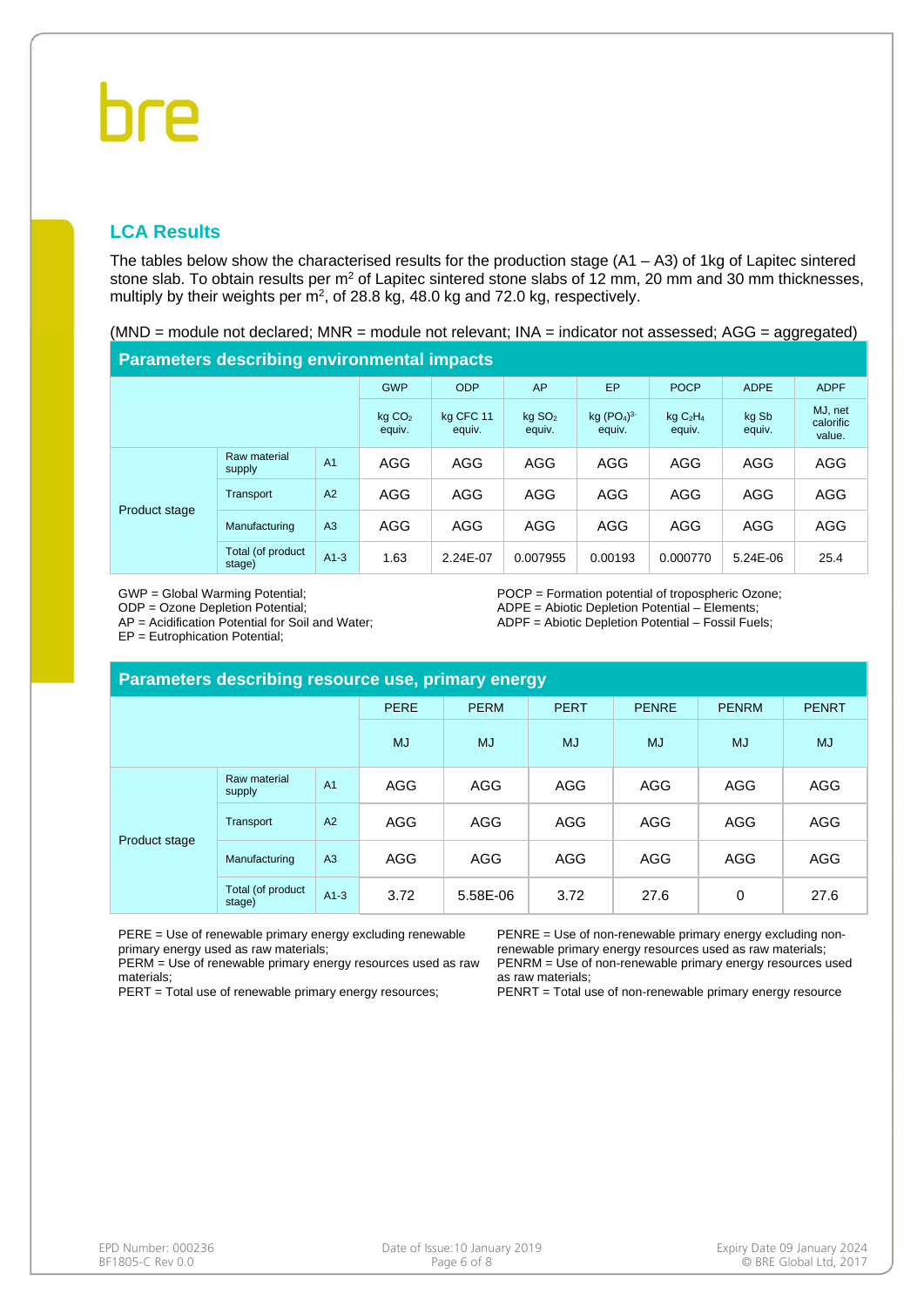#### **LCA Results (continued)**

| Parameters describing resource use, secondary materials and fuels, use of water |  |
|---------------------------------------------------------------------------------|--|
|---------------------------------------------------------------------------------|--|

|               |                             |                | <b>SM</b>  | <b>RSF</b>                       | <b>NRSF</b>                      | <b>FW</b>      |  |
|---------------|-----------------------------|----------------|------------|----------------------------------|----------------------------------|----------------|--|
|               |                             |                | kg         | <b>MJ</b><br>net calorific value | <b>MJ</b><br>net calorific value | m <sup>3</sup> |  |
| Product stage | Raw material<br>supply      | A <sub>1</sub> | AGG        | AGG                              | AGG                              | AGG            |  |
|               | Transport                   | A2             | <b>AGG</b> | AGG                              | AGG                              | <b>AGG</b>     |  |
|               | Manufacturing               | A <sub>3</sub> | <b>AGG</b> | AGG                              | AGG                              | AGG            |  |
|               | Total (of product<br>stage) | $A1-3$         | 0          | 0                                | 0                                | 0.0233         |  |

SM = Use of secondary material;

RSF = Use of renewable secondary fuels;

NRSF = Use of non-renewable secondary fuels; FW = Net use of fresh water

#### **Other environmental information describing waste categories**

|               |                             |                | <b>HWD</b> | <b>NHWD</b> | <b>RWD</b> |
|---------------|-----------------------------|----------------|------------|-------------|------------|
|               |                             |                | kg         | kg          | kg         |
| Product stage | Raw material<br>supply      | A <sub>1</sub> | AGG        | AGG         | AGG        |
|               | Transport                   | A2             | AGG        | AGG         | AGG        |
|               | Manufacturing               | A3             | AGG        | AGG         | AGG        |
|               | Total (of<br>product stage) | $A1-3$         | 0.0614     | 0.167       | 8.55E-05   |

HWD = Hazardous waste disposed;

NHWD = Non-hazardous waste disposed;

RWD = Radioactive waste disposed

| Other environmental information describing output flows – at end of life |                             |                |            |            |            |                          |  |  |  |
|--------------------------------------------------------------------------|-----------------------------|----------------|------------|------------|------------|--------------------------|--|--|--|
|                                                                          |                             |                | <b>CRU</b> | <b>MFR</b> | <b>MER</b> | EE.                      |  |  |  |
|                                                                          |                             |                | kg         | kg         | kg         | MJ per energy<br>carrier |  |  |  |
| Product stage                                                            | Raw material<br>supply      | A <sub>1</sub> | AGG        | AGG        | AGG        | AGG                      |  |  |  |
|                                                                          | Transport                   | A2             | AGG        | AGG        | AGG        | AGG                      |  |  |  |
|                                                                          | Manufacturing               | A <sub>3</sub> | AGG        | AGG        | AGG        | AGG                      |  |  |  |
|                                                                          | Total (of product<br>stage) | $A1-3$         | 0          | 0.704      | 0          | 0                        |  |  |  |

CRU = Components for reuse; MFR = Materials for recycling

MER = Materials for energy recovery; EE = Exported Energy